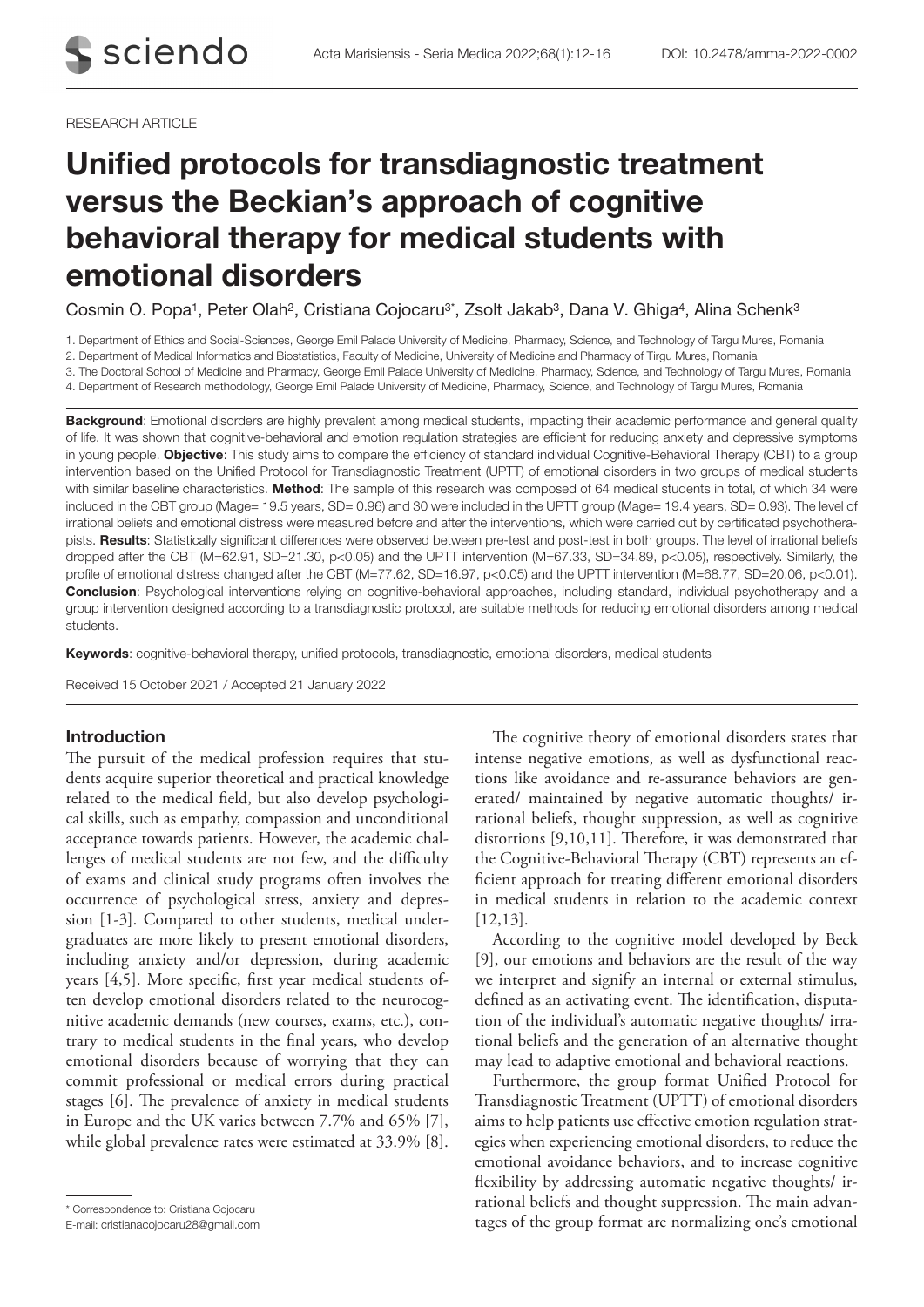experience and including patients with different and multiple emotional disorders [14].

While classical Cognitive-Behavioral Therapy (CBT) is based on effective intervention protocols specific for different disorders (anxiety, depression) that intends to reduce symptoms - getting better, transdiagnostic approaches are focused more on the process of change, on identifying those common processes of emotional disorders that can co-occur, reducing the intervention duration and relapses [15].

Emotional distress, the total of negative functional and dysfunctional emotions, is the result of irrational beliefs/ negative automatic thoughts and the consequence of dysfunctional behaviors that prevent students to adjust and achieve academic goals. In this case, negative emotions are experienced with clinical intensity (e.g., anxiety, depression) [16]. As main cognitive processes in emotional disorders, irrational beliefs can be divided into two categories: primary and secondary [17]. Demandingness is the primary irrational belief that formulates expectations in an absolutist manner using verbal labels like "must," "should," (e.g., "I mustn't feel anxious," "I must pass the exam"). Secondary irrational beliefs are: awfulizing, the belief that the most negative outcome of a situation will happen ("it's awful if I can't get things done"), low frustration tolerance that refers to the belief that the situation is unbearable ("I couldn't stand not being the best") and negative global evaluation of self, others and the world ("I am incapable of finishing the studies"). It was shown that students with high demandingness level have an increased level of emotional distress, as well as that secondary irrational beliefs mediate the relationship between demandingness and emotional distress [18].

## Methods

# Participants and Procedure

This study was conducted between October 2019 and May 2021 at GE Palade University of Medicine, Pharmacy, Sciences and Technology from Tirgu Mures. Each participant was informed in detail about the design of the study and signed the informed consent. This study was developed in concordance with the ethical principles mentioned in The Declaration of Helsinki (DoH). Data protection was also ensured in rapport with the American Psychological Associations (APA) ethical guidelines. This study included two samples of medical students who presented physiological and emotional anxiety symptoms, especially during academic tasks/ evaluations. The first sample (CBT group) included 34 individuals (31 females, 3 males; Mage = 19.5 years;  $SD = 0.96$ ). The second sample (UPTT group) consisted of 30 individuals (23 females, 7 males, Mage = 19.4 years; SD = 0.93). The inclusion criteria were the following: 1) medical students in the first year of study; 2) students who presented physiological and emotional anxiety symptoms; 2) an overall score greater than 20 points on

the Hamilton Anxiety Rating Scale (HARS). The exclusion criteria were the following: 1) an overall score lower than 20 points on the Hamilton Anxiety Rating Scale (HARS); 2) medical students from other study years than first year; 3) students from other faculties than medical school. The first phase of the working procedure included identifying medical students with anxiety symptoms for establishing the study groups. Students included in the study were recruited from a total number of 353 students. A clinical interview based on the DSM-5 diagnosis criteria was conducted by the clinical psychologists from the research team, followed by the application of HARS. After this psychological assessment, students who met the inclusion criteria were uniformly distributed into the group in which the Unified Protocol for Transdiagnostic Emotional Disorders was applied, namely the UPTT group, and the group in which Cognitive Behavioral Therapy was performed, namely the CBT group. In the second phase, students completed the Profile of Emotional Distress (PED) and The Attitudes and Beliefs Scale-Second Edition (ABS-II) and started the therapy sessions (Pre-test). After 8 sessions of therapy, all individuals included in study both within the CBT and the UPTT group completed the PED and ABS-II again (Post-test). The Beck & Beck protocol was applied in the CBT group [11,19] and the Barlow et al. protocol was used in the UPTT group [14]. The intervention in the UPTT group consisted of group therapy sessions, each group including 4 students, whereas the CBT intervention comprised of individual therapy sessions. The frequency of the sessions was one per week. All the therapists involved in the research team were certificated as CBT practitioners by the Romanian College of Psychologists, the entire group of psychotherapists presenting, on average, 10.37 years of experience in the field. A significant part of the study was conducted during the COVID-19 outbreak. Therefore, some sessions took place online, although the interventions were initiated on-site. This permitted respecting the restrictions imposed due to the pandemic situation while ensuring the continuity of the study.

## Measures

The Hamilton Anxiety Rating Scale (HARS) [20] is a brief clinical interview composed of 14 items for the assessment of anxiety symptoms, evaluating both the physical and psychological dimensions. In this way, the severity of anxiety symptoms can be determined. When applied according to the recommandations provided in the Interview Guide, the HARS demonstrated very good internal consistency, with Cronbach alpha coefficients reaching .81 [21]. In the current research, this interview was used during the screening phase.

The Profile of Emotional Distress (PED) [22] refers to a self-report questionnaire consisting of 39 items that evaluates functional and dysfunctional negative emotions, as well as positive affect. Respondents are asked to rate the degree to which they felt each emotion over the previous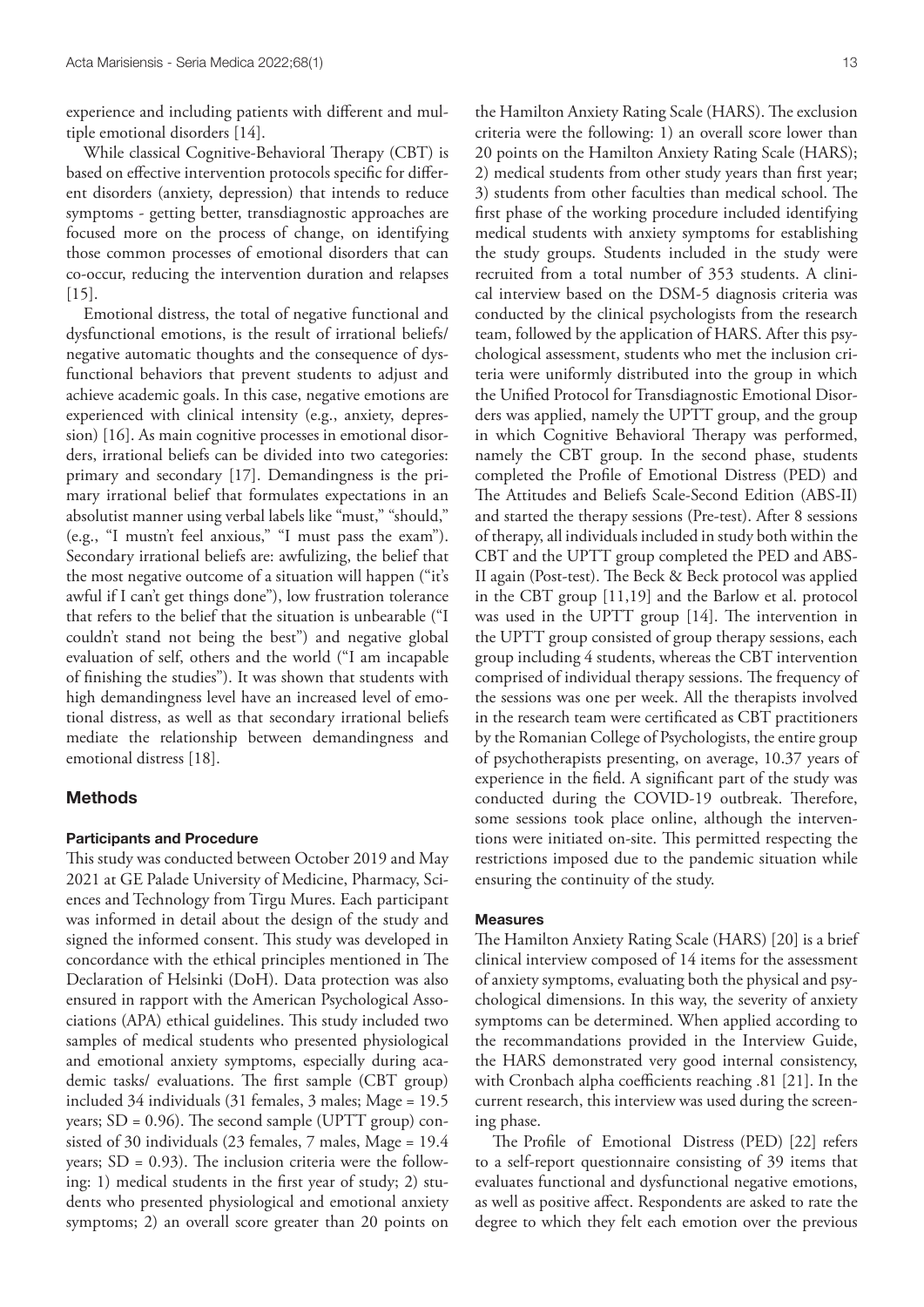two weeks on a 5-point Likert scale (from 0=not at all to 4=extremely). In the initial validation study on the Romanian population, Cronbach's alpha coefficients of PED ranged from .75 to .94, demonstrating good internal consistency [22].

The Attitudes and Beliefs Scale-Second Edition (ABS-II) [23] is a self-report instrument composed of 72 items for the assessment of cognitive processes as conceptualized by the Rational Emotive Behavior Therapy (rational and irrational beliefs). Irrational processes include Demandingness, Awfulizing, Frustration Intolerance, and Global Evaluations. Responders had to rate the degree to which they agree with the specific attitudes stated in the items according to a 5-point Likert scale (from 0= strongly disagree to 4= strongly agree). The instrument proved very good internal consistency, as reflected in the fact that all subscles recorded Cronbach's alpha coefficients over .82 [23].

#### Data analysis

Statistical analysis was performed using the GraphPad Prism 7, Windows edition. Statistical analysis included elements of descriptive statistics (mean, median, standard deviation) and elements of inferential statistics. The Shapiro-Wilk test was applied to determine the distribution of the analyzed data series. For comparison of means, the t-Student test for unpaired data was applied, and the t-Student test for paired data, respectively. For the comparison of medians, the Mann-Whitney test and the Wilcoxon test were applied. The significance threshold chosen for p was 0.05.

## **Results**

Compared with baseline (pre-test), the level of cognitive and emotional processes related to emotional disorders were reduced in the UPTT group, as can be observed in table no. 1, namely Irrational Beliefs (M=67.33, SD=34.89, p<0.05), Self-Downing Global Evaluation (M=19.43, SD=9.832, p<0.05), Low Frustration Tolerance (M=12.50, SD=9.365, p<0.05), Awfulizing (M=18.63, SD=10.53, p<0.01), Emotional Distress Profile (M=68.77, SD=20.06, p<0.01). Based on these results the UPTT intervention can be considered highly effective. A similar effect can be observed in the CBT group, where several scores were reduced in post-test, namely Irrational Beliefs (M=62.91, SD=21.30, p<0.05), DEM (M=23.68, SD=10.62, p<0.05), Low Frustration Tolerance (M= 10.50, SD= 4.85, p<0.05), Awfulizing (M=16.71, SD=7.834, p<0.05), and the Emotional Distress Profile (M=77.62, SD=16.97, p<0.05). These outcomes indicate that the CBT intervention was also highly effective for reducing the intensity of cognitive and emotional processes related to emotional disorders. As can be seen in table no. 2, there is no significant difference between the UPTT and CBT interventions in post-test, as compared to pre-test scores.

Regarding the results at pre-test, in concordance with the data presented in table no. 2, a statistically significant difference was observed between the level of Irrational Beliefs in the UPTT group  $(M=103.3, SD=49.16, p<0.05)$ and Irrational Beliefs in the CBT Group (M=103.3, SD=49.16, p<0.05). Also, other differences were seen regarding the Self-Downing Global Evaluation scores  $(M=26.27, SD=11.68, p<0.05)$  in the UPTT intervention and the Self-Downing Global Evaluation scores (M=20.68, SD=6.549, p<0.05) in the CBT Group. The last difference was found between Awfulizing scores (M=31.00, SD=15.90, p<0.05) in the UPTT group and Awfulizing scores (M= 23.76, SD=8.91, p<0.05) in the CBT group. There were no other statistically significant differences at post-test. These results reflect that both UPTT and CBT interventions were equally effective in reducing the cognitive and emotional dysfunctional processes involved in emotional disorders.

### **Discussion**

The present study confirmed the hypothesis that cognitivebehavioral therapies, namely the Beckian's approach of CBT and the UPTT developed by Barlow et al., are effi-

Tabel 1. Intra-group differences before and after the UPTT and CBT interventions

| <b>UPTT</b><br>(30) | <b>Pretest</b><br>Mean±SD (Median) | Post-test<br>Mean±SD (Median) | p value   | <b>CBT (34)</b> | Pretest<br>Mean±SD (Median) | <b>Post-test</b><br>Mean±SD (Median) | p value |
|---------------------|------------------------------------|-------------------------------|-----------|-----------------|-----------------------------|--------------------------------------|---------|
| IB.                 | $103.3 \pm 49.16(104.5)$           | 67.33±34.89 (64.00)           | 0.0003    | IB              | 82.41±19.90 (80.00)         | $62.91 \pm 21.30$ (65.50)            | 0.0002  |
| <b>DEM</b>          | 38.70±20.76 (38.50)                | $30.50 \pm 18.33$ (31.00)     | 0.0607    | <b>DEM</b>      | $31.76 \pm 11.39$ (31.00)   | 23.68±10.62 (22.50)                  | 0.0011  |
| <b>SDGE</b>         | 26.27±11.68 (25.50)                | $19.43 \pm 9.832$ (17.50)     | 0.0071    | SDGE            | 20.68±6.549 (22.00)         | 17.76±7.624 (18.00)                  | 0.0677  |
| LFT                 | $19.43 \pm 13.72$ (15.50)          | $12.50 + 9.365(10.00)$        | $*0.0234$ | LFT             | 15.06±8.517 (13.00)         | $10.50\pm4.857(10.00)$               | 0.0099  |
| <b>AWF</b>          | $31.00 \pm 15.90$ (33.50)          | $18.63 \pm 10.53$ (17.50)     | < 0.0001  | <b>AWF</b>      | 23.76±8.911 (21.50)         | $16.71 \pm 7.834$ (16.50)            | 0.0008  |
| PED                 | 88.93±19.94 (86.50)                | 68.77±20.06 (66.50)           | 0.0001    | <b>EDP</b>      | 84.24±15.45 (81.50)         | 77.62±16.97 (74.00)                  | 0.0183  |

Tabel 2. Inter-group differences between UPTT and CBT

| <b>Pretest</b> | <b>UPTT (30)</b><br>Mean±SD (Median) | <b>CBT (34)</b><br>Mean±SD (Median) | p value | Post-test   | <b>UPTT (30)</b><br>Mean±SD (Median) | <b>CBT (34)</b><br>Mean±SD (Median) | p value   |
|----------------|--------------------------------------|-------------------------------------|---------|-------------|--------------------------------------|-------------------------------------|-----------|
| <b>IB</b>      | $103.3 \pm 49.16$ (104.5)            | 82.41±19.90 (80.00)                 | 0.0358  | IB          | 67.33±34.89 (64.00)                  | 62.91±21.30 (65.50)                 | 0.5501    |
| <b>DEM</b>     | 38.70±20.76 (38.50)                  | $31.76 \pm 11.39$ (31.00)           | 0.1111  | <b>DEM</b>  | $30.50 \pm 18.33$ (31.00)            | 23.68±10.62 (22.50)                 | 0.0800    |
| <b>SDGE</b>    | 26.27±11.68 (25.50)                  | 20.68±6.549 (22.00)                 | 0.0251  | <b>SDGE</b> | $19.43 \pm 9.832$ (17.50)            | 17.76±7.624 (18.00)                 | 0.4481    |
| LFT            | 19.43±13.72 (15.50)                  | 15.06±8.517 (13.00)                 | 0.1380  | <b>LFT</b>  | 12.50±9.365 (10.00)                  | 10.50±4.857 (10.00)                 | $*0.8662$ |
| AWF            | 31.00±15.90 (33.50)                  | 23.76±8.911 (21.50)                 | 0.0327  | <b>AWF</b>  | 18.63±10.53 (17.50)                  | $16.71 \pm 7.834$ (16.50)           | 0.4059    |
| <b>EDP</b>     | 88.93±19.94 (86.50)                  | 84.24±15.45 (81.50)                 | 0.2932  | PDAtot      | 68.77±20.06 (66.50)                  | 77.62±16.97 (74.00)                 | 0.0604    |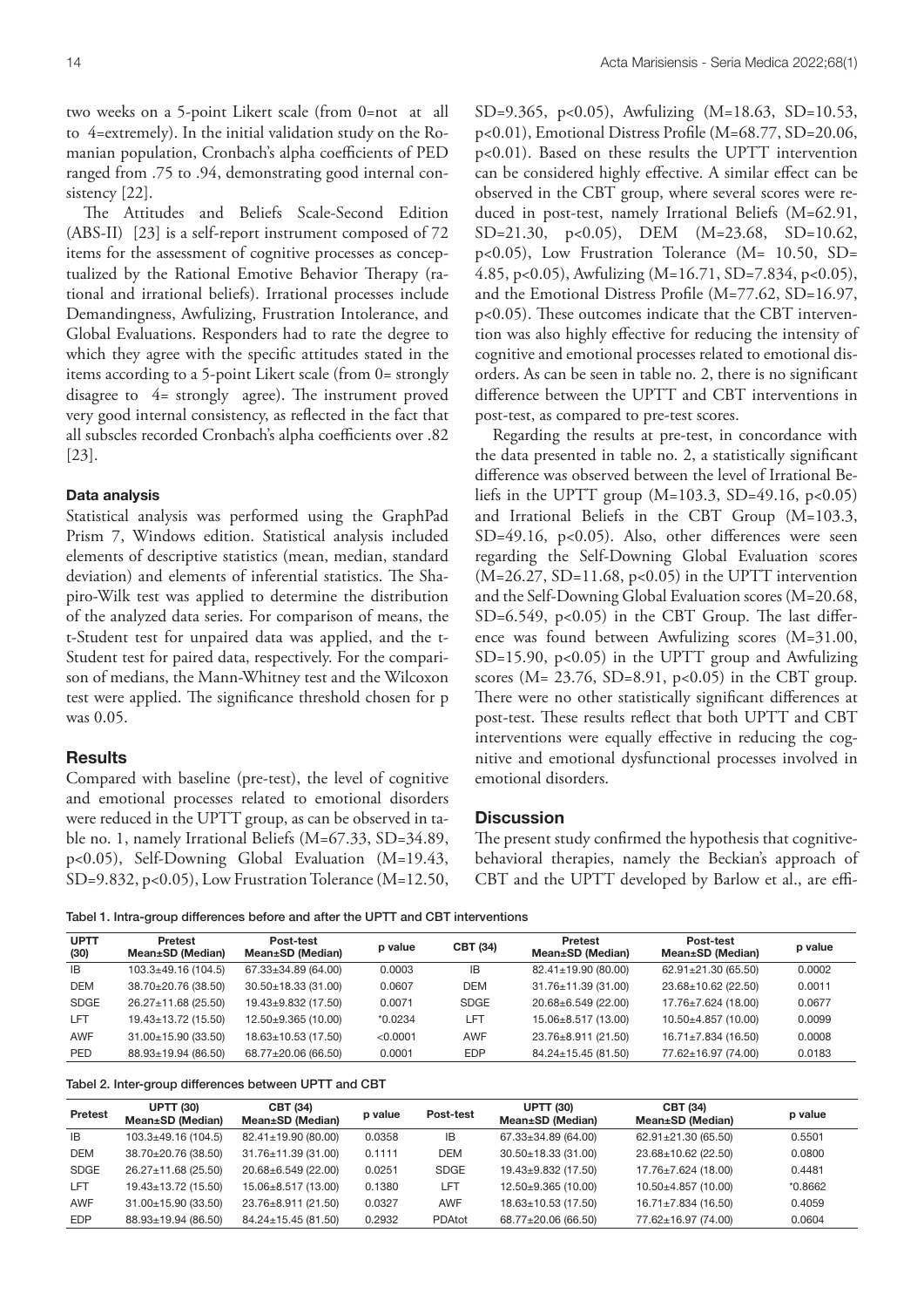cient for alleviating emotional symptoms among emerging adults, representing flexible interventions with multiple delivery modalities, like traditional or online, as well as individual and group formats [24-26]. Also, our exploration is in line with the research showing that programs based on cognitive-behavioral therapy can significantly reduce anxiety and depressive symptoms among university students [27].

Moreover, coherent with our findings, previous investigations indicated the effectiveness of using cognitive and behavioral techniques for improving stress management among medical undergraduates in particular [28,29,30]. In addition, we found a significant decrease of irrational beliefs for both students who received standard cognitivebehavioral therapy and those who attended the group intervention, which was also reflected in another study that compared two cognitive-behavioral approaches in a sample of medical students [31].

Therefore, besides the impact of the individual psychological treatment, our findings also highlighted the efficiency of a group protocol. In this light, it has been shown that a group cognitive behavioral program may help decrease anxiety, while increasing the resilience and self-efficacy levels among female medical students [32]. More precisely, the intervention we implemented was designed according to a validated transdiagnostic unified protocol to be used in a group format, with beneficial effects on anxiety and depressive symptoms [33]. Providing important resources for dealing with stressful situations, the unified protocol typically focuses on the development of adaptive emotional regulation skills, including the application of cognitive reappraisal strategies and techniques for increasing emotional awareness [34]. Our findings are further reinforced by data indicating that this approach was associated with successful results in terms of acceptability and feasibility among university freshmen [35].

Our study revealed that both the individual cognitive behavioral therapy and transdiagnostic group intervention provided similar positive effects for medical students' wellbeing. This conclusion is concordant to other investigations emphasizing that either transdiagnostic and those concentrated on singular diagnoses or problems are linked to equivalent outcomes [36]. Also similar to our results, there is evidence suggesting that standard and group-based cognitive-behavioral interventions are associated to comparable efficiency for reducing emotional symptoms [37]. Nevertheless, some important disparities could be observed between the study groups following these programs. Specifically, Demandingness scores decreased following standard cognitive-behavioral therapy, whereas Self-Downing Global Evaluation levels reduced more after the transdiagnostic procedure. We believe that these interesting outcomes could point to the fact that these types of interventions have a different perspective. Concretely, while cognitive-behavioral therapy focuses more on the cognitive domain, efficiently modifying irrational thoughts that

generate psychological suffering, the transdiagnostic protocol directly addresses the field of emotional functioning. Future research should clarify the way all these processes correlate and contribute to the development of certain emotional difficulties.

# Limitations

Our findings could be biased by several important limitations. First of all, the small sample size could distort the outcomes of this study. Secondly, the pandemic situation and the online conduction of several psychotherapeutic sessions could have an influence on the results, especially on the outcomes of the group intervention.

#### **Conclusions**

This research proved that individually delivered standard Cognitive-Behavioral Therapy and a group intervention based on the Unified Protocol for Transdiagnostic Treatment are equally successful and reliable strategies for the management of emotional disorders in medical students. Both interventions use efficient techniques, providing the possibility of developing tailored programs for reducing stress that accompany performance in academic contexts.

#### Abbreviations

CBT – Cognitive-Behavioral Therapy UPTT – Unified Protocol for Transdiagnostic Treatment

# Acknowledgments

This research was funded by grants awarded to Cosmin Popa and Peter Olah from the World Bank through Romanian Ministry of Education – Project Management Unit with External Financing (grant numbers 49/SGU/ NC/1 ROSE and AG 85/SGU/CI/I ROSE).

## Authors'contribution

COP - Conceptualization, Project administration, Supervision, Writing -original draft, Writing – review & editing PO - Conceptualization, Project administration, Supervision, Writing – review & editing

CC - Investigation, Resources, Visualization, Writing -original draft, Writing – review & editing

ZsJ - Data curation, Validation, Writing -original draft, Writing – review & editing

DG - Formal Analysis, Visualization, Software, Supervision

AS - Data curation, Methodology, Investigation, Resources, Writing – original draft, Writing – review & editing

#### **References**

- 1. Aktekin M, Karaman T, Senol YY, Erdem, S, Erengin H, Akaydin M. Anxiety, depression and stressful life events among medical students: A prospective study in Antalya, Turkey. Med. Educ. 2001;35:12–17.
- 2. Mirza AA, Baig M, Beyari GM, Mohammed AH, Mirza AA. Depression and Anxiety Among Medical Students: A Brief Overview. Advances in Medical Education and Practice. 2021;12:393-398.
- 3. Ji HY, Hye JC, Soon SK, et al. Effects of high-fidelity simulation education on medical students' anxiety and confidence. PLoS One. 2021;16(5).